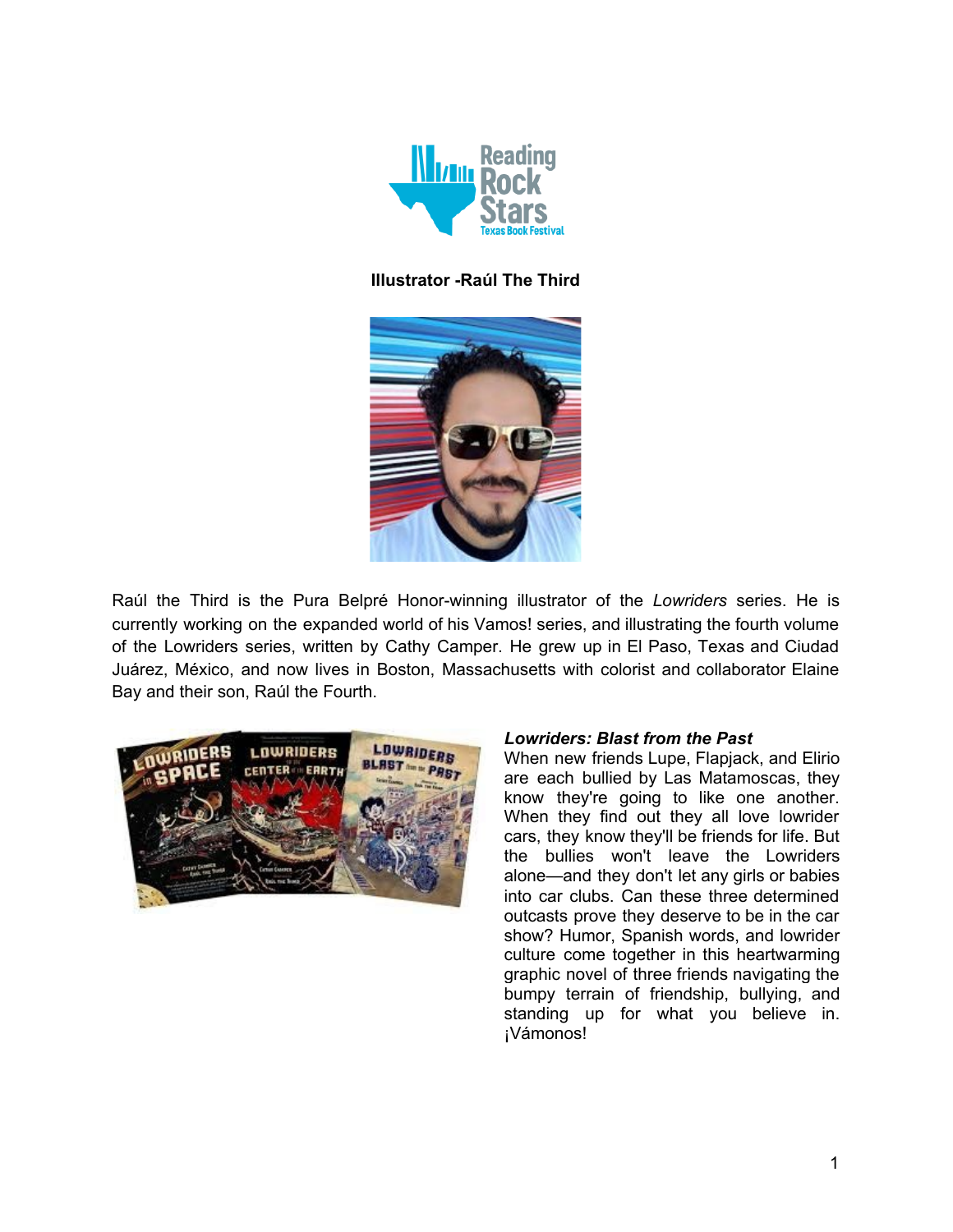### **RRS connection to TEKS: Please refer to TEKS for English Language Arts and Reading**

- *● Comprehension skills*
- *● Response skills*
- *● Author's purpose and craft*
- *● Composition I: listening, speaking, reading, writing, and thinking using multiple texts--writing process.*
- *● Composition II: listening, speaking, reading, writing, and thinking using multiple texts--genres.*
- *● Inquiry and research*

#### **Vocabulary**

- Illustration
- Graphic novel
- Comic book strip
- Scene/ Sequence
- Storyboard
- Pop-culture references
- Bilingual/ bicultural
- Borderlands/ La Frontera
- Street vendor
- Lowriders
- Muralism
- Friendship vs Bullying
- Community Cultural Wealth

#### **Pre-reading engagement:**

- What does an author do? Think about the title of the book? What does it tell us about the story? What do you think the story is about?
- What does an illustrator do? Look at the artwork. What do you see? How does the artwork make you feel? What do the illustrations tell us about the story?
- This story is written in English and Spanish. Use your bilingual superpowers to write a few sentences about yourself using both languages.
- What can we say about this illustrator by just looking at the book cover?
- Open the book, what do you see? Find five details that give you clues about the story.
- Go to the illustrator's website and learn about Raul's style of illustration.
- Do you have initial questions for Raúl The Third?
- Make a drawing showing all of your community wealth. You can walk your neighborhood and make notes about all of the assets you see. Use this wheel to help you: [Wheel](https://students.otc.edu/media/uploads/sites/24/2017/08/Cultural-Wealth.pdf)

## **While/ post reading engagement:**

● Make a character chart to explore all of the characters you meet while reading this story. Include their names, a description, what they did in the story, something they said, and your favorite thing about the character.